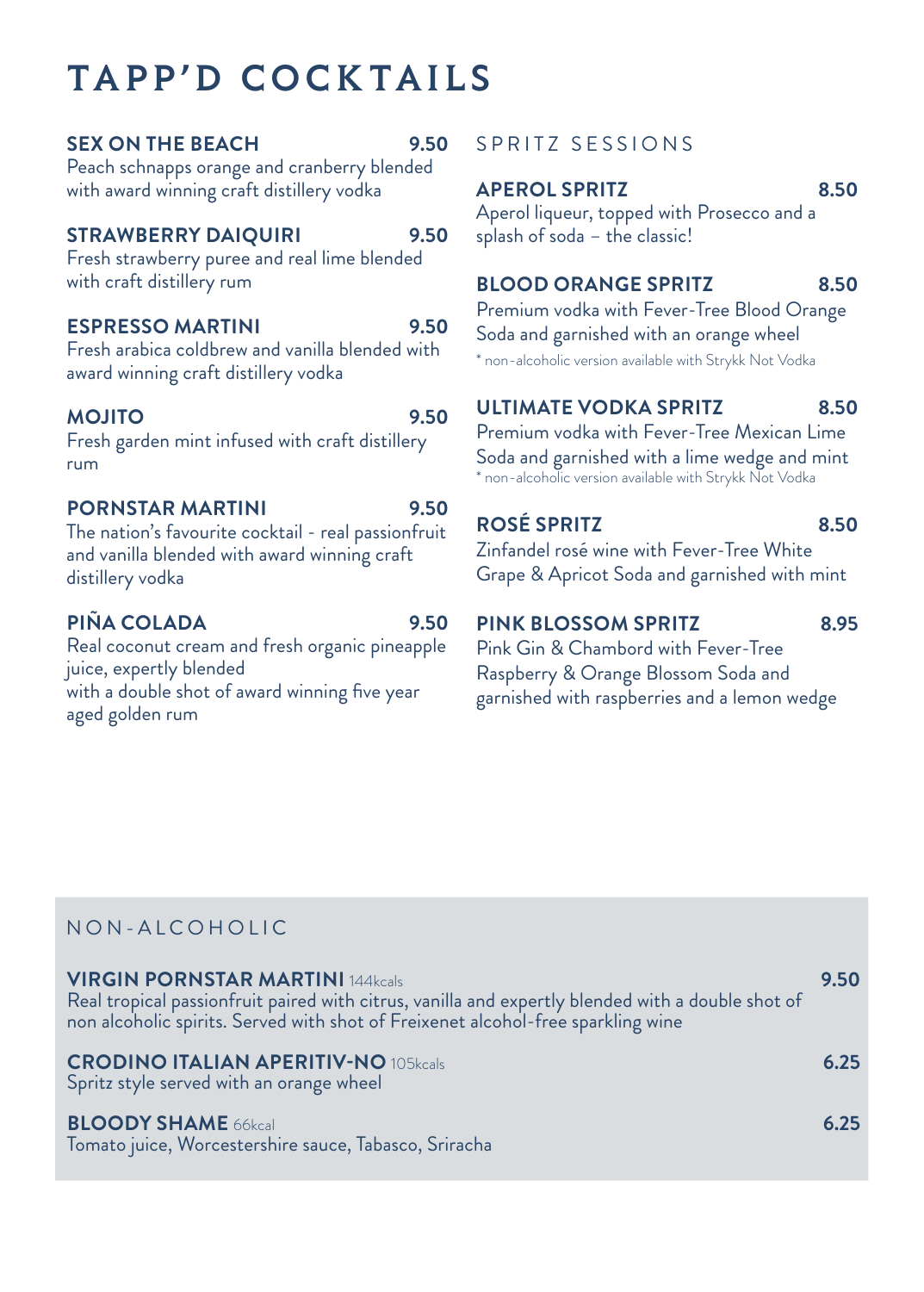# WINES

## **WHITE**

## **PICPOUL DE PINET CUVÉE THETIS**

*Côteaux du Languedoc, France* A dry and light bodied white that has a good balance of fruit and freshness 175ml 7.25 - 250ml 9.90 - bottle 27.00

#### **LOBSTER REEF SAUVIGNON BLANC** *Marlborough, New Zealand*

An intensely aromatic wine bursting with ripe passion fruit and citrus flavours. Full bodied with a crisp finish 175ml 8.05 - 250ml 11.00 - bottle 30.00

## **ZIMOR PINOT GRIGIO** *Venezie, Italy*

A crisp refreshing dry white with delicate white fruit character 175ml 6.70 - 250ml 9.15 - bottle 24.95

#### **SPEARWOOD CHARDONNAY** *Australia*

Fresh, juicy white with melon fruit flavour and crisp finish 175ml 6.45 - 250ml 8.80 - bottle 24.00

## CHAMPAGNE & SPARKLING

#### **VEUVE CLICQUOT YELLOW LABEL CHAMPAGNE NV** *Remis, France*

Balanced, toasty, refined bottle 60.00

#### **PONTE PROSECCO** *Treviso, Italy*

Clean, dry and crisp, with a creamy finish 125ml 6.25 - bottle 29.00

## **VIGNANA PROSECCO** *Treviso, Italy*

Light bodied, fresh and crisp, hints of ripe pear small bottle 20cl 8.95

## NON-ALCOHOLIC

**FREIXENET** *Spain* Refreshing and fruity alcohol-free sparkling wine 125ml 6.25 31kcal - small bottle 20cl 50kcal 8.95

## RED

## **COLUMBIA MERLOT** *Washington, USA*

A Merlot that is medium-full bodied and intensely fruity: plum and mulberry 175ml 7.50 - 250ml 10.25 - bottle 28.00

#### **CASTILLO DE PIEDRA TEMPRANILLO**  *Spain*

Light and fruity with soft red fruit flavours and a touch of spice on the finish 175ml 6.70 - 250ml 9.15 - bottle 24.95

#### **ESK VALLEY PINOT NOIR** *Marlborough, New Zealand*

Pure and intense raspberry and redcurrant fruit defines this medium-light bodied red 175ml 7.75 - 250ml 10.60 - bottle 28.95

#### **POCKET WATCH SHIRAZ** *Central Ranges NSW, Australia*

A medium-full bodied Shiraz with a good intensity of black cherry and blackberry 175ml 7.25 - 250ml 9.90 - bottle 26.95

#### **VINAS DE MENDOZA MALBEC**  *Mendoza, Argentina*

A supple medium bodied Malbec that has plenty of dark berry fruit 175ml 7.80 - 250ml 10.65 - bottle 29.00

## ROSÉ

#### **ZIMOR PINOT GRIGIO BLUSH** *Venezie, Italy*

Light, delicate rosé which is off dry, with plenty of refreshing acidity 175ml 6.70 - 250ml 9.15 - bottle 24.95

#### **TO BE CONTINUED ZINFANDEL ROSÉ** *California, USA*

Light and sweet with juicy strawberry fruits and a refreshing finish 175ml 7.10 - 250ml 9.70 - bottle 26.50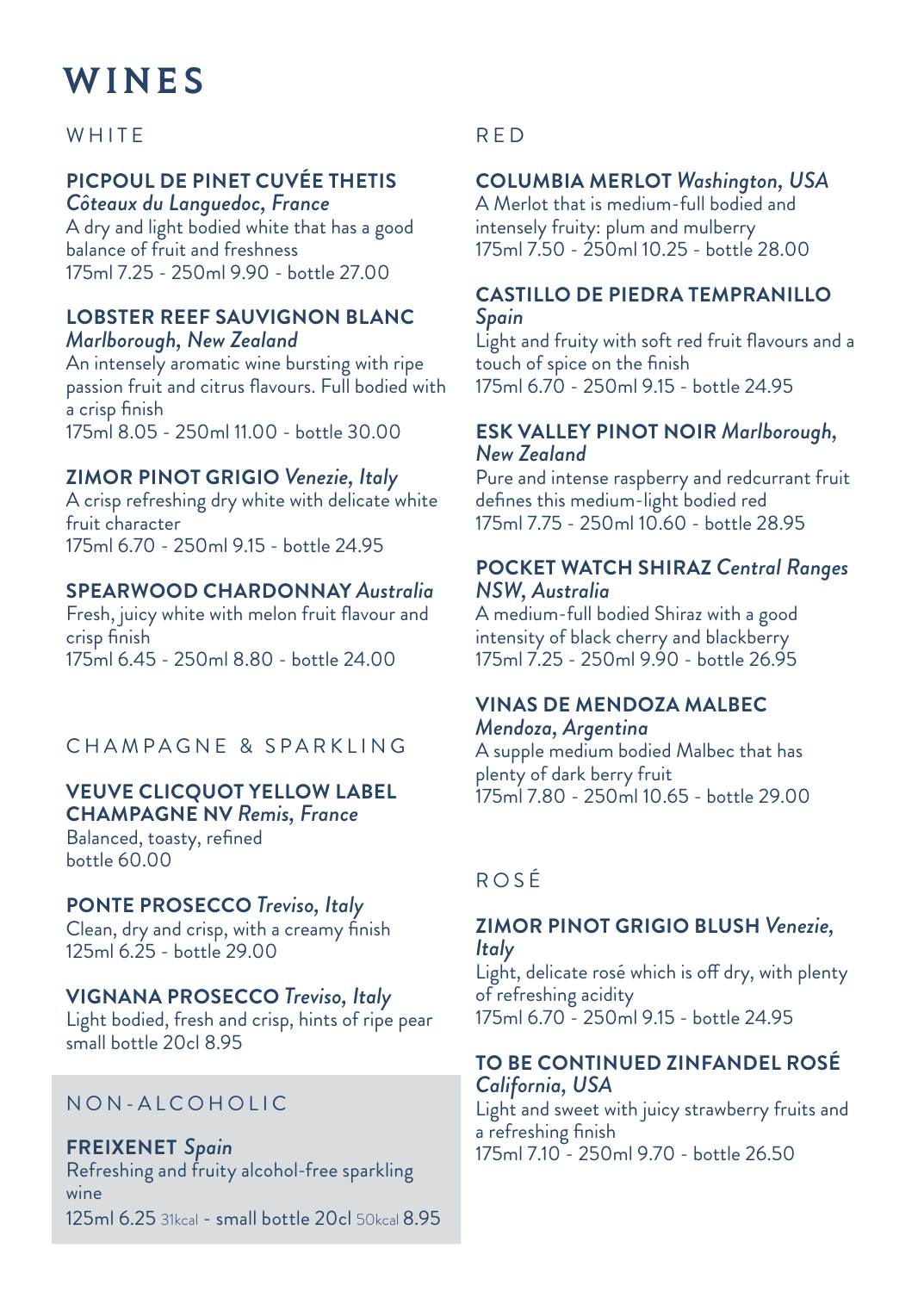# **BEERS**

We're incredibly proud of our heritage beers. Our family run company has been brewing Hertford's favourite beers since 1827. **WE STOCK A SELECTION FROM:**



**PILSNER 4.7%** A crisp, 4 hopped European lager

**IPA 5**.**6%** Bold, tropical American-style IPA

**PALE ALE 4.8%** Well-balanced, subtle caramel

**SIPA 4.1%** Fruity, crisp, contemporary, session IPA



**AK 3.7%** Smooth truly traditional mild brewed since 1827

**IPA 4.8%** Traditional well-balanced English IPA

**NAG'S HEAD BITTER 4.3%** Award winning "best bitter" with a fruity and biscuit taste

## NOT AVAILABLE ON OUR BAR? **VISIT: SHOP.MCMULLENS.CO.UK**

## DRAUGHT & BOTTLED LAGERS & CIDERS

We have a wide range of popular world beer and ciders - please ask our team for what's available on our bar and in our fridge!

NON-ALCOHOLIC

**BREWDOG PUNK AF 0.5% 330ML** 50kcals **BREWDOG NANNY STATE 0.5% 330ML** 26kcals **PERONI LIBERA 330ML** 73kcals **HEINEKEN ZERO 330ML** 70kcals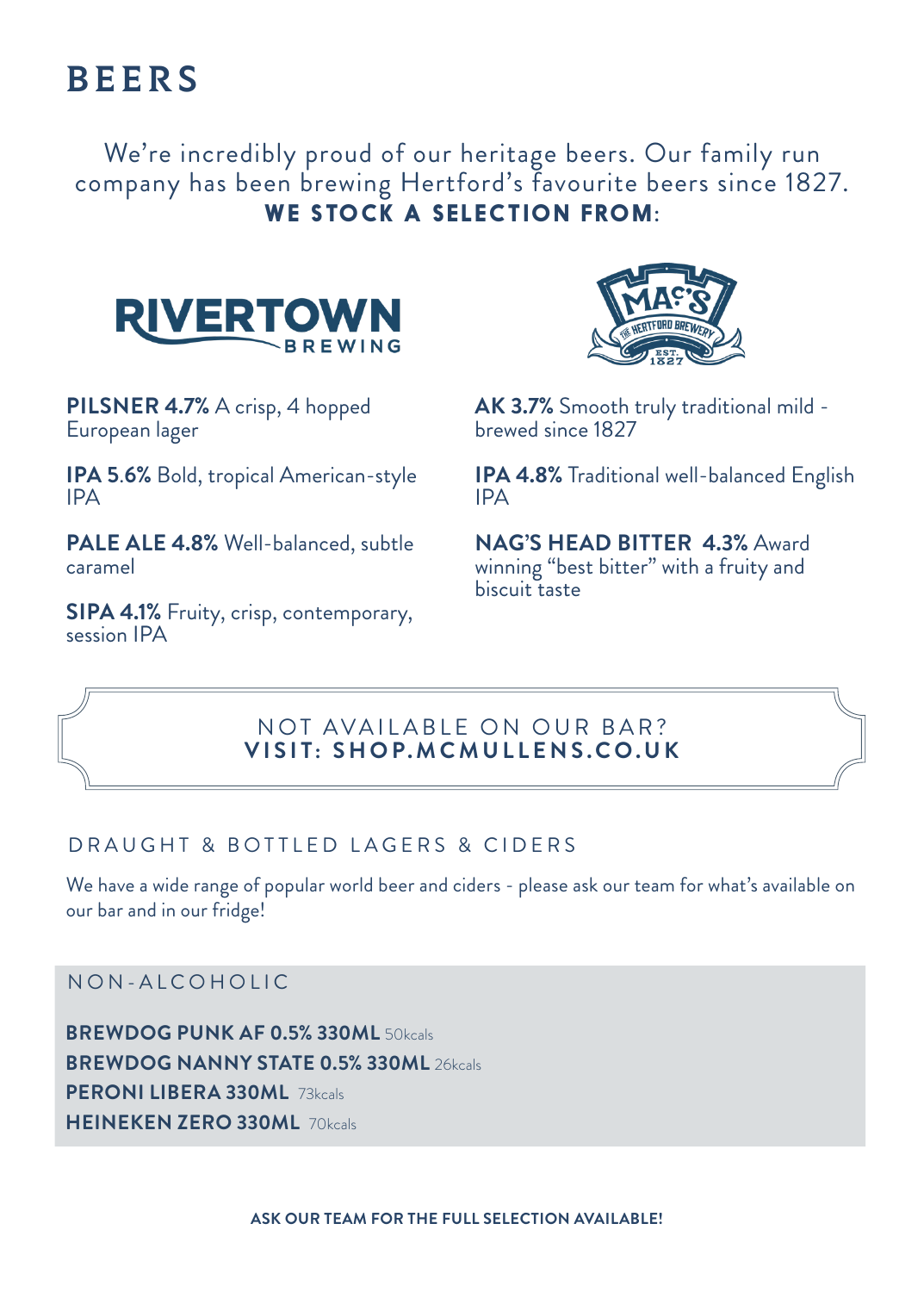## SPIRITS SERVED AS 25ML - ASK TEAM FOR FULL SELECTION

#### RUM

**BACARDI CAPTAIN MORGAN SPICED HAVANA 7YO KRAKEN**

#### BOURBON & WHISKIES

**BELLS BUFFALO TRACE DALWHINNIE GLENKINCHIE JACK DANIEL'S JAMESON MONKEY SHOULDER**

BRANDY

**COURVOISIER VSOP PRUNIER VSOP**

VODKA

**ABSOLUT TITO'S**

#### TEQUILA

**GOLD SILVER TEQUILA ROSE**

## GIN

**BOMBAY SAPPHIRE GORDON'S GORDON'S PINK HENDRICK'S SIPSMITH LONDON TANQUERAY TANQUERAY FLOR DE SEVILA WARNER'S RHUBARB WHITLEY NEILL PARMA VIOLET WHITLEY NEILL RHUBARB & GINGER**

#### **OTHERS**

**AMARETTO ARCHERS BAILEYS 50ML CAMPARI COINTREAU FIREBALL CINNAMON WHISKY JÄGERMEISTER KAHLÚA KOKO KANU SAMBUCA SOUTHERN COMFORT**

NON-ALCOHOLIC

**STRYKK NOT RUM** 1.5kcals

**STRYKK NOT VODKA** 1.5kcals

#### **STRYKK NOT VANILLA VODKA** 1.5kcals

**TANQUERAY 0%** 3kcals